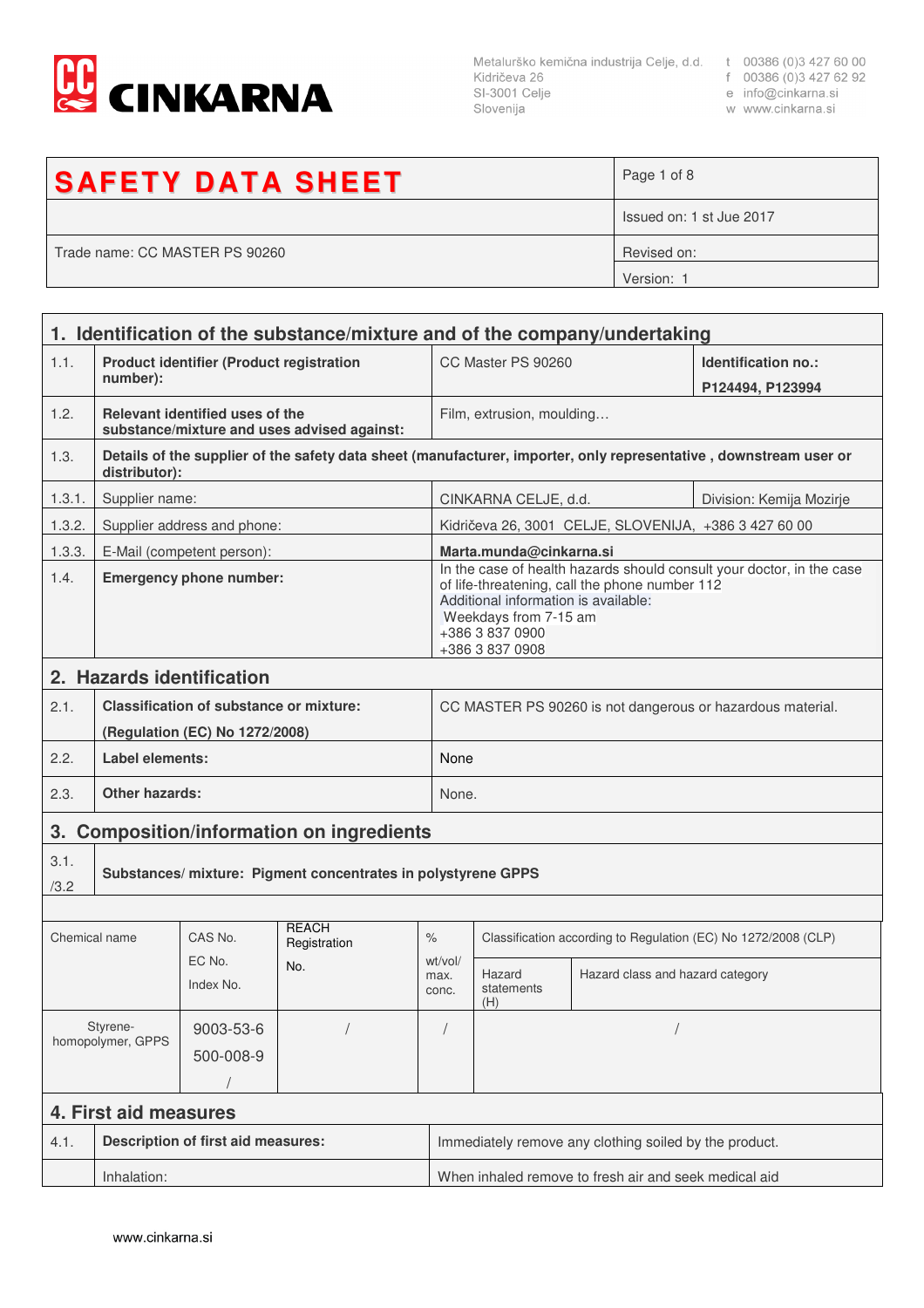Cinkarna Celje, SAFETY DATA SHEET **Page 2 of 8** 

| irritation continues, consult a doctor.<br>Rinse eyes under running water for several minutes. Keep the eyes<br>Eyes/mycosis contact:<br>opened. If symptoms persist, seek medical advice.<br>Rinse out the mouth and then drink plenty of water. If symptoms<br>Ingestion:<br>persist, call for medical advice.<br>4.2<br>Most important symptoms and effects, acute<br>Not known.<br>and delayed:<br>4.3.<br>Indication of any immediate medical attention<br>Toasted part of body cooling with cold water.<br>and special treatment needed:<br>5. Firefighting measures<br>5.1.<br><b>Extinguishing media</b><br>Appropriate media:<br>$CO2$ , foam, water.<br>Inappropriate media:<br>Strong water jet<br>Specific hazards arising from the substance or<br>5.2.<br>In case of fires, hazardous combustion gas is formed: CO and CO <sub>2</sub><br>mixture:<br>5.3.<br><b>Advice for firefighters:</b><br>protective clothing. | Skin contact: | Immediately wash with water and soap and rinse thoroughly. If skin        |
|-------------------------------------------------------------------------------------------------------------------------------------------------------------------------------------------------------------------------------------------------------------------------------------------------------------------------------------------------------------------------------------------------------------------------------------------------------------------------------------------------------------------------------------------------------------------------------------------------------------------------------------------------------------------------------------------------------------------------------------------------------------------------------------------------------------------------------------------------------------------------------------------------------------------------------------|---------------|---------------------------------------------------------------------------|
|                                                                                                                                                                                                                                                                                                                                                                                                                                                                                                                                                                                                                                                                                                                                                                                                                                                                                                                                     |               |                                                                           |
|                                                                                                                                                                                                                                                                                                                                                                                                                                                                                                                                                                                                                                                                                                                                                                                                                                                                                                                                     |               |                                                                           |
|                                                                                                                                                                                                                                                                                                                                                                                                                                                                                                                                                                                                                                                                                                                                                                                                                                                                                                                                     |               |                                                                           |
|                                                                                                                                                                                                                                                                                                                                                                                                                                                                                                                                                                                                                                                                                                                                                                                                                                                                                                                                     |               |                                                                           |
|                                                                                                                                                                                                                                                                                                                                                                                                                                                                                                                                                                                                                                                                                                                                                                                                                                                                                                                                     |               |                                                                           |
|                                                                                                                                                                                                                                                                                                                                                                                                                                                                                                                                                                                                                                                                                                                                                                                                                                                                                                                                     |               |                                                                           |
|                                                                                                                                                                                                                                                                                                                                                                                                                                                                                                                                                                                                                                                                                                                                                                                                                                                                                                                                     |               |                                                                           |
|                                                                                                                                                                                                                                                                                                                                                                                                                                                                                                                                                                                                                                                                                                                                                                                                                                                                                                                                     |               |                                                                           |
|                                                                                                                                                                                                                                                                                                                                                                                                                                                                                                                                                                                                                                                                                                                                                                                                                                                                                                                                     |               |                                                                           |
|                                                                                                                                                                                                                                                                                                                                                                                                                                                                                                                                                                                                                                                                                                                                                                                                                                                                                                                                     |               |                                                                           |
|                                                                                                                                                                                                                                                                                                                                                                                                                                                                                                                                                                                                                                                                                                                                                                                                                                                                                                                                     |               | Wear self-contained respiratory protective device. Wear fully             |
|                                                                                                                                                                                                                                                                                                                                                                                                                                                                                                                                                                                                                                                                                                                                                                                                                                                                                                                                     |               |                                                                           |
| 6. Accidental release measures                                                                                                                                                                                                                                                                                                                                                                                                                                                                                                                                                                                                                                                                                                                                                                                                                                                                                                      |               |                                                                           |
| 6.1.<br>Personal precautions protective equipment and<br>Usual precautions when handling the material.                                                                                                                                                                                                                                                                                                                                                                                                                                                                                                                                                                                                                                                                                                                                                                                                                              |               |                                                                           |
| emergency procedures                                                                                                                                                                                                                                                                                                                                                                                                                                                                                                                                                                                                                                                                                                                                                                                                                                                                                                                |               |                                                                           |
| 6.1.1.<br>For non-emergency persons:<br>Prevent the transfer of material into surface water drainage system<br>and underground.                                                                                                                                                                                                                                                                                                                                                                                                                                                                                                                                                                                                                                                                                                                                                                                                     |               |                                                                           |
| 6.1.2.<br>For emergency responders:<br>No requirements.                                                                                                                                                                                                                                                                                                                                                                                                                                                                                                                                                                                                                                                                                                                                                                                                                                                                             |               |                                                                           |
| Prevent the transfer of material into sewers and watercourses.<br>6.2.<br><b>Environmental precautions:</b>                                                                                                                                                                                                                                                                                                                                                                                                                                                                                                                                                                                                                                                                                                                                                                                                                         |               |                                                                           |
| Methods and material for containment and<br>6.3.<br>cleaning:                                                                                                                                                                                                                                                                                                                                                                                                                                                                                                                                                                                                                                                                                                                                                                                                                                                                       |               |                                                                           |
| 6.3.1.<br>Appropriate spillage retaining techniques (fencing,<br>Collect spilled material in an appropriated container for disposal.<br>covering drains, retaining procedures):<br>Deposit it based on regulation.                                                                                                                                                                                                                                                                                                                                                                                                                                                                                                                                                                                                                                                                                                                  |               |                                                                           |
| 6.3.2.<br>Appropriate cleaning procedures                                                                                                                                                                                                                                                                                                                                                                                                                                                                                                                                                                                                                                                                                                                                                                                                                                                                                           |               |                                                                           |
| Neutralization techniques<br>Not known.                                                                                                                                                                                                                                                                                                                                                                                                                                                                                                                                                                                                                                                                                                                                                                                                                                                                                             |               |                                                                           |
| Decontamination techniques<br>Not known.                                                                                                                                                                                                                                                                                                                                                                                                                                                                                                                                                                                                                                                                                                                                                                                                                                                                                            |               |                                                                           |
| Absorbent materials<br>Not known.                                                                                                                                                                                                                                                                                                                                                                                                                                                                                                                                                                                                                                                                                                                                                                                                                                                                                                   |               |                                                                           |
| Cleaning techniques<br>or recovery container. Reuse or recycle where possible.                                                                                                                                                                                                                                                                                                                                                                                                                                                                                                                                                                                                                                                                                                                                                                                                                                                      |               | Use appropriate tools to put the spilled solid in an appropriate disposal |
| Sucking techniques<br>Central vacuuming.                                                                                                                                                                                                                                                                                                                                                                                                                                                                                                                                                                                                                                                                                                                                                                                                                                                                                            |               |                                                                           |
| Soil, sand, shovel.<br>Required equipment for retaining /cleaning                                                                                                                                                                                                                                                                                                                                                                                                                                                                                                                                                                                                                                                                                                                                                                                                                                                                   |               |                                                                           |
| 6.3.3.<br>Inappropriate cleaning or retaining techniques<br>Do not rinse with water.                                                                                                                                                                                                                                                                                                                                                                                                                                                                                                                                                                                                                                                                                                                                                                                                                                                |               |                                                                           |
| Reference to other sections:<br>For further disposal measures see chapter 13.<br>6.4.                                                                                                                                                                                                                                                                                                                                                                                                                                                                                                                                                                                                                                                                                                                                                                                                                                               |               |                                                                           |
| 7. Handling and storage                                                                                                                                                                                                                                                                                                                                                                                                                                                                                                                                                                                                                                                                                                                                                                                                                                                                                                             |               |                                                                           |
| <b>Precautions for safe handling</b><br>7.1.                                                                                                                                                                                                                                                                                                                                                                                                                                                                                                                                                                                                                                                                                                                                                                                                                                                                                        |               |                                                                           |
| 7.1.1.<br>Recommendations shall be specified to:                                                                                                                                                                                                                                                                                                                                                                                                                                                                                                                                                                                                                                                                                                                                                                                                                                                                                    |               |                                                                           |
| Safe handing of substance or mixture:<br>Handle in contained and properly designed equipment system. Use                                                                                                                                                                                                                                                                                                                                                                                                                                                                                                                                                                                                                                                                                                                                                                                                                            |               |                                                                           |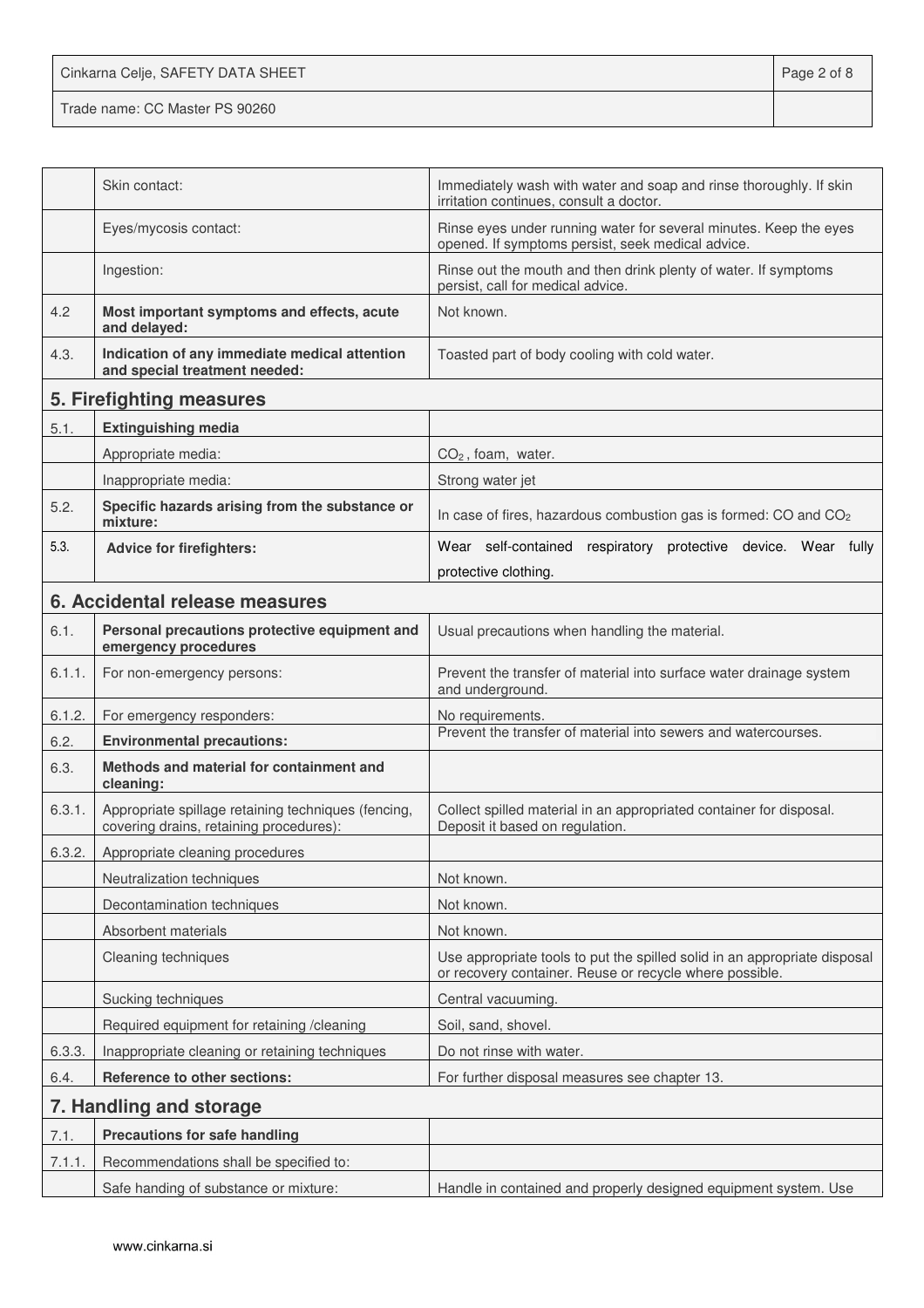Cinkarna Celje, SAFETY DATA SHEET **Page 3 of 8** 

|                               |                                                                                                                      | with adequate ventilation. Avoid ingestion and inhalation. Keep away<br>from uncontrolled heat and incompatible materials.                                                                       |
|-------------------------------|----------------------------------------------------------------------------------------------------------------------|--------------------------------------------------------------------------------------------------------------------------------------------------------------------------------------------------|
|                               | Prevent handling of incompatible substances or<br>mixtures:                                                          | Lay attention to the warnings on the label.                                                                                                                                                      |
|                               | Reduce the release of the substance or mixture to<br>the environment:                                                | Packaging should be tightly closed and upright to prevent leakage.                                                                                                                               |
| 7.1.2.                        | General working hygiene (prohibited eating,<br>drinking and smoking within working area; washing<br>hands $\ldots$ ) | Immediately remove any clothing soiled by the product. Avoid contact<br>with skin and eyes. During processing and handling of the product,<br>don't eat and drink. Avoid inhalation of dust.     |
| 7.2.                          | Conditions for safe storage, including any<br>incompatibilities                                                      |                                                                                                                                                                                                  |
|                               | Management of risk associated with:                                                                                  | Ground all material handling and transfer equipment to dissipate built-<br>up of static electricity.                                                                                             |
|                               | - explosive atmospheres:                                                                                             | Every effort should be made to prevent the accumulation of powders<br>or fine dusts around material handling systems. ZAccumulated<br>powders or fine dusts may form explosive air-dust mixture. |
|                               | - corrosive substances:                                                                                              | Keep away from food, drink and the strong oxidizers.                                                                                                                                             |
|                               | - incompatible substances or mixtures:                                                                               | The premises must be adequately ventilated.                                                                                                                                                      |
|                               | - evaporation substances:                                                                                            | Keep from sources of ignition, heat and open flame.                                                                                                                                              |
| - potential ignition sources: |                                                                                                                      | Precautions against electrostatic electricity, the use of grounded<br>equipment.                                                                                                                 |
|                               | How to control the effects of                                                                                        |                                                                                                                                                                                                  |
|                               | - weather conditions:                                                                                                | Store in a dry place.                                                                                                                                                                            |
|                               | - ambient pressure:                                                                                                  | There are no requirements.                                                                                                                                                                       |
|                               | - temperature:                                                                                                       | Do not store above 25 °C.                                                                                                                                                                        |
|                               | - sunlight:                                                                                                          | Keep away from heat and direct sunlight.                                                                                                                                                         |
|                               | - humidity:                                                                                                          | Store the product in dry and cold place. Keep away from heat, direct<br>sunlight and moisture. Keep in well-closed packaging.                                                                    |
|                               | - vibrations:                                                                                                        | There are no requirements.                                                                                                                                                                       |
|                               | Securing integrity of substance or mixture by use<br>of:                                                             |                                                                                                                                                                                                  |
|                               | - stabilisers:                                                                                                       | There are no requirements.                                                                                                                                                                       |
|                               | - antioxidants:                                                                                                      | There are no requirements.                                                                                                                                                                       |
|                               | Other advice including:                                                                                              |                                                                                                                                                                                                  |
|                               | - ventilation requirements;                                                                                          | Facilities must be adequately ventilated.                                                                                                                                                        |
|                               | - specific designs for storage rooms or vessels<br>(including retention walls and ventilation):                      | No special measures required.                                                                                                                                                                    |
|                               | - quantity limitations regarding storage conditions:                                                                 | No special measures required.                                                                                                                                                                    |
|                               | - packaging compatibility:                                                                                           | No special measures required.                                                                                                                                                                    |
| 7.3.                          | Specific end use(s):                                                                                                 | Colouring of polystyrene products.                                                                                                                                                               |
|                               | 8. Exposure control/ personal protection                                                                             |                                                                                                                                                                                                  |
| 8.1.                          | <b>Control parameters</b>                                                                                            |                                                                                                                                                                                                  |
| 8.1.1.                        | Limit values (MV):                                                                                                   | Styrene: CAS 100-42-42-5, EC 202-851-5                                                                                                                                                           |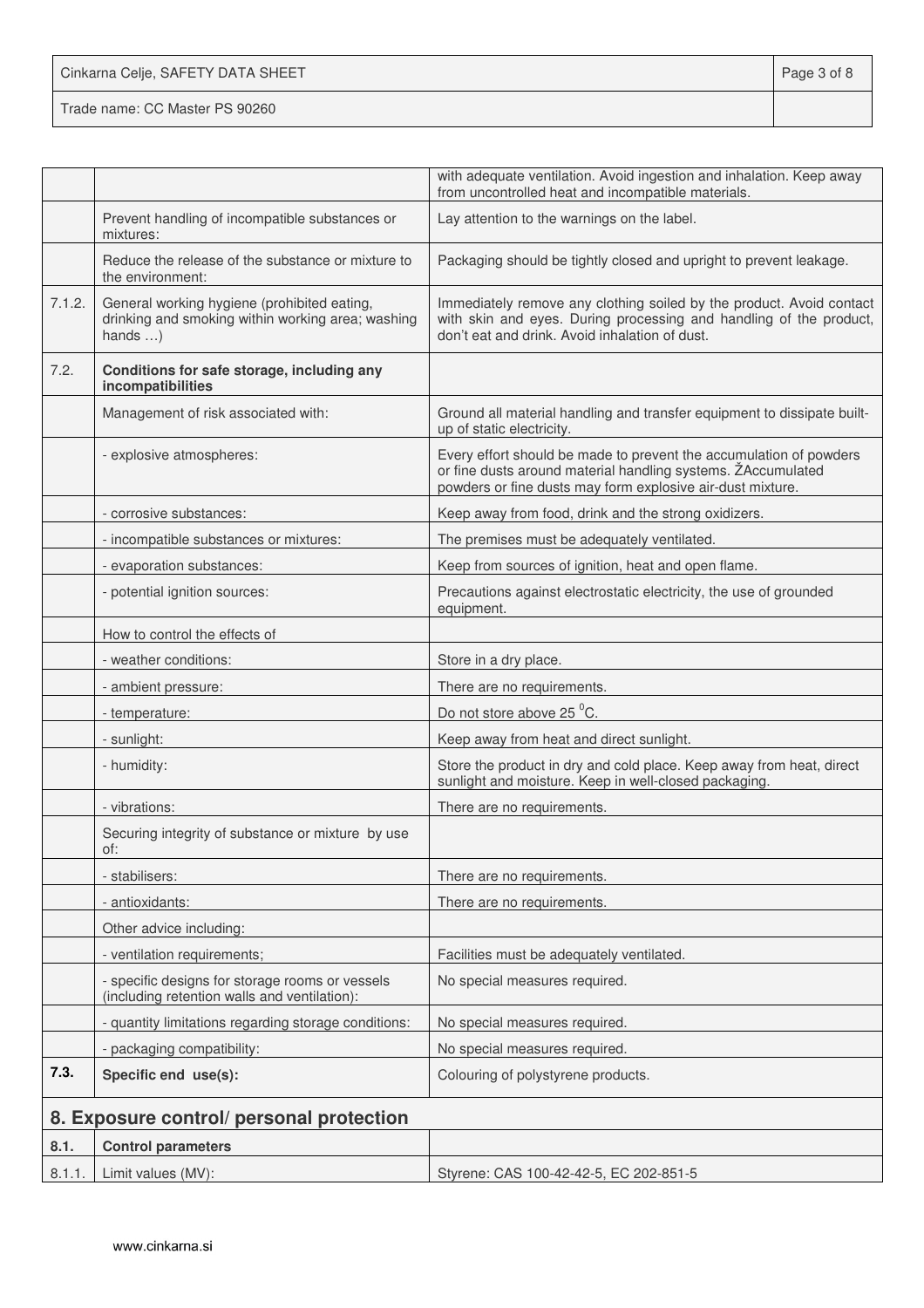Cinkarna Celje, SAFETY DATA SHEET **Page 4 of 8** 

|        |                                                           | LV: 86 mg/m <sup>3</sup>                                                                                                                                                                                                                                                                                                                                                                                                                                                            |
|--------|-----------------------------------------------------------|-------------------------------------------------------------------------------------------------------------------------------------------------------------------------------------------------------------------------------------------------------------------------------------------------------------------------------------------------------------------------------------------------------------------------------------------------------------------------------------|
|        |                                                           | 20 ml/ $m^3$ (ppm)                                                                                                                                                                                                                                                                                                                                                                                                                                                                  |
|        |                                                           | Short term value: 4                                                                                                                                                                                                                                                                                                                                                                                                                                                                 |
|        |                                                           | Note: Y, BAT                                                                                                                                                                                                                                                                                                                                                                                                                                                                        |
|        | <b>DNEL</b>                                               | Titanium dioxide: 10 mg/m <sup>3</sup>                                                                                                                                                                                                                                                                                                                                                                                                                                              |
|        | <b>PNEC</b>                                               | Titanium dioxide:                                                                                                                                                                                                                                                                                                                                                                                                                                                                   |
|        |                                                           | Freshwater: $> 0.127$ mg/l                                                                                                                                                                                                                                                                                                                                                                                                                                                          |
|        |                                                           | Freshwater deposits: > 1000 mg/kg                                                                                                                                                                                                                                                                                                                                                                                                                                                   |
|        |                                                           | Sea water: $> 0,62$ mg/l                                                                                                                                                                                                                                                                                                                                                                                                                                                            |
|        |                                                           | Sea water deposits: > 100 mg/kg                                                                                                                                                                                                                                                                                                                                                                                                                                                     |
|        |                                                           | Soil: > 100 mg/kg                                                                                                                                                                                                                                                                                                                                                                                                                                                                   |
|        |                                                           | Wastewater treatment plant: > 100 mg/kg                                                                                                                                                                                                                                                                                                                                                                                                                                             |
| 8.2.   | <b>Exposure control</b>                                   |                                                                                                                                                                                                                                                                                                                                                                                                                                                                                     |
| 8.2.1. | Appropriate engineering controls:                         | Ventilation on the work place.                                                                                                                                                                                                                                                                                                                                                                                                                                                      |
| 8.2.2. | Personal protective equipment:                            |                                                                                                                                                                                                                                                                                                                                                                                                                                                                                     |
|        | - respiratory protection:                                 | If engineering controls and ventilation are not sufficient to prevent<br>built-up of aerosols, vapours or dusts, appropriate NIOSH approved<br>air-purifying respirators or self-contained breathing apparatus<br>appropriate for exposure potential should be used. Air-supplied<br>breathing apparatus must be used when oxygen concentrations are<br>low or if airborne concentrations exceed the limits of the air-purifyng<br>respirators. Dust musk, SIST EN 143:2001/AC:2005 |
|        | - skin protection:                                        | Protective clothing, SIST EN ISO 13688:2013                                                                                                                                                                                                                                                                                                                                                                                                                                         |
|        | - hand protection:                                        | Wear thermal insulating gloves whenever molten material is present.<br>SIST EN 374-3:2003/AC:2006.                                                                                                                                                                                                                                                                                                                                                                                  |
|        | - eye/face protection:                                    | Safety goggles, SIST EN 166:2002                                                                                                                                                                                                                                                                                                                                                                                                                                                    |
|        | - heat radiation protection:                              | Gloves, SIST EN 407:2004                                                                                                                                                                                                                                                                                                                                                                                                                                                            |
|        | Other:                                                    | Before eating, drinking, or smoking, wash face and hands thoroughly<br>with soap and water.                                                                                                                                                                                                                                                                                                                                                                                         |
| 8.2.3. | Environment exposure control:                             | Do not allow product to reach ground water, water bodies or sewage<br>system.                                                                                                                                                                                                                                                                                                                                                                                                       |
|        | 9. Physical and chemical properties                       |                                                                                                                                                                                                                                                                                                                                                                                                                                                                                     |
| 9.1.   | Information on basic physical and chemical<br>properties: |                                                                                                                                                                                                                                                                                                                                                                                                                                                                                     |
|        | - appearance                                              | Solid, pellets                                                                                                                                                                                                                                                                                                                                                                                                                                                                      |
|        | - color                                                   | White                                                                                                                                                                                                                                                                                                                                                                                                                                                                               |
|        | - odor:                                                   | Odorles                                                                                                                                                                                                                                                                                                                                                                                                                                                                             |
|        | Upper/lower flammability or explosive limit:              | N.a.                                                                                                                                                                                                                                                                                                                                                                                                                                                                                |
|        | Relative density:                                         | 1,75 – 1,85 g/m <sup>3</sup> at 20 <sup>o</sup> C                                                                                                                                                                                                                                                                                                                                                                                                                                   |
|        | Solubility:                                               | Insoluble in water                                                                                                                                                                                                                                                                                                                                                                                                                                                                  |
| 9.2.   | Other information:                                        | N.a.                                                                                                                                                                                                                                                                                                                                                                                                                                                                                |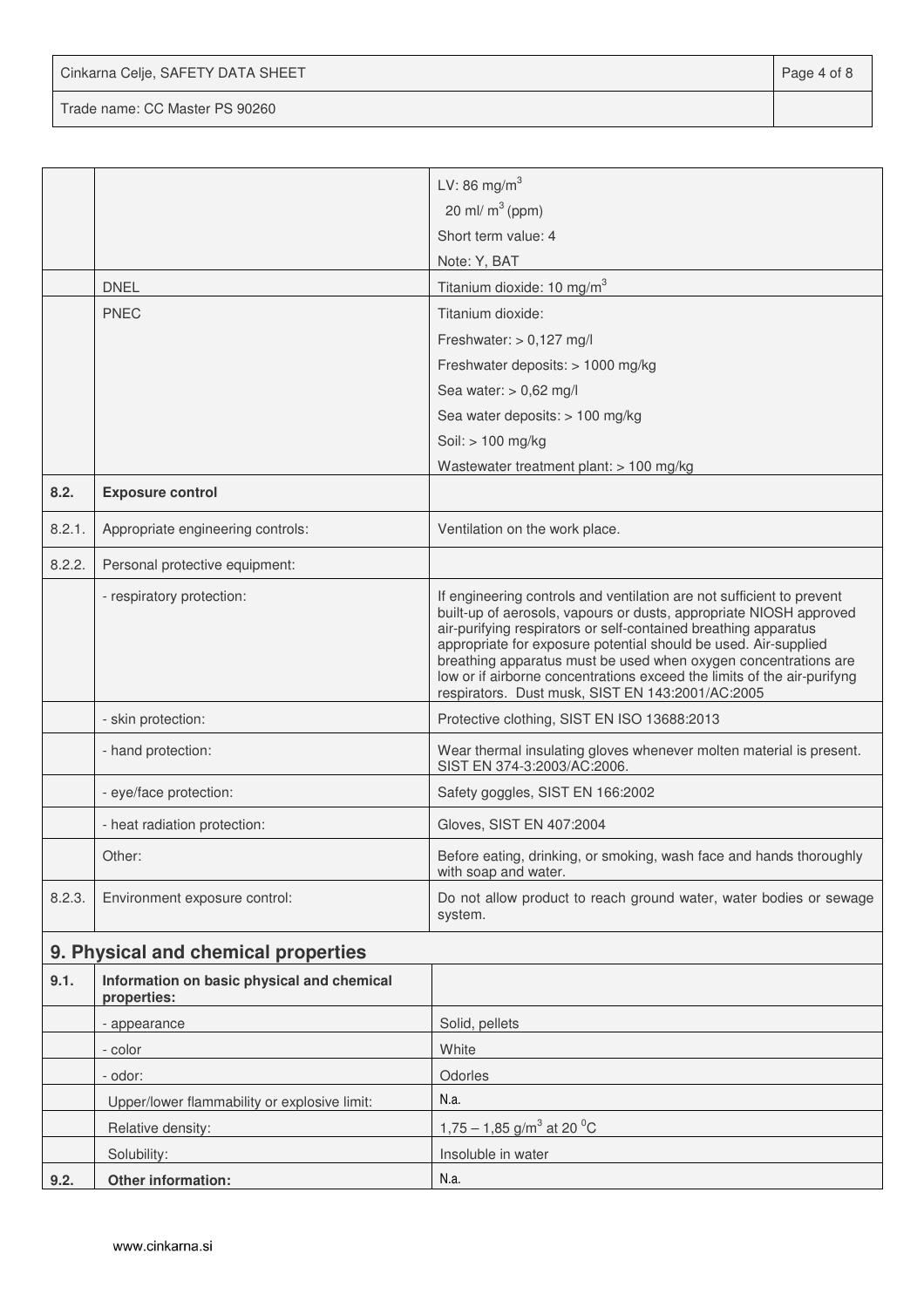Cinkarna Celje, SAFETY DATA SHEET **Page 5 of 8** 

|       | 10. Stability and reactivity             |                                                                                                                                                                                                                                                                                                                                                                                                                                                                                                                                                                                                                                                                                                                                                       |  |  |  |
|-------|------------------------------------------|-------------------------------------------------------------------------------------------------------------------------------------------------------------------------------------------------------------------------------------------------------------------------------------------------------------------------------------------------------------------------------------------------------------------------------------------------------------------------------------------------------------------------------------------------------------------------------------------------------------------------------------------------------------------------------------------------------------------------------------------------------|--|--|--|
| 10.1. | <b>Reactivity:</b>                       | Stable and not reactive.                                                                                                                                                                                                                                                                                                                                                                                                                                                                                                                                                                                                                                                                                                                              |  |  |  |
| 10.2. | <b>Chemical stability:</b>               | Under normal conditions the products is stable.                                                                                                                                                                                                                                                                                                                                                                                                                                                                                                                                                                                                                                                                                                       |  |  |  |
| 10.3. | <b>Possible hazardous reactions:</b>     | This product is stable under normal use conditions for shock,                                                                                                                                                                                                                                                                                                                                                                                                                                                                                                                                                                                                                                                                                         |  |  |  |
|       |                                          | vibration, pressure or temperature.                                                                                                                                                                                                                                                                                                                                                                                                                                                                                                                                                                                                                                                                                                                   |  |  |  |
| 10.4. | <b>Conditions to avoid:</b>              | Avoid contact with flames or sparks. Do not heat temperatures<br>exceeding 350 °C.                                                                                                                                                                                                                                                                                                                                                                                                                                                                                                                                                                                                                                                                    |  |  |  |
| 10.5. | Incompatible materials:                  | Acid, alkali and oxidants.                                                                                                                                                                                                                                                                                                                                                                                                                                                                                                                                                                                                                                                                                                                            |  |  |  |
| 10.6. | <b>Hazardous decomposition products:</b> | Dust may from an explosive mixture with air, ignited by sparks<br>or source of ignition.                                                                                                                                                                                                                                                                                                                                                                                                                                                                                                                                                                                                                                                              |  |  |  |
|       | 11. Toxicological data                   |                                                                                                                                                                                                                                                                                                                                                                                                                                                                                                                                                                                                                                                                                                                                                       |  |  |  |
| 11.1. | Information on toxicological effects     |                                                                                                                                                                                                                                                                                                                                                                                                                                                                                                                                                                                                                                                                                                                                                       |  |  |  |
|       | - Acute toxicity:                        | Titanium dioxide:<br>Acute oral toxicity: LD 50/rat > 5000 mg/kg<br>Acute oral toxicity by inhalation: LD 50/4h rat > 6,82 mg/l<br>Polyethylene wax:<br>Acute oral toxicity: LD 50/rat > 2000 mg/kg<br>Styrene:<br>Acute oral toxicity: LD 50/rat > 2000 mg/kg<br>Acute dermal toxicity: LD 50/ rabbit > 2000 mg/kg                                                                                                                                                                                                                                                                                                                                                                                                                                   |  |  |  |
|       | - skin corrosion/irritation:             | N.a.                                                                                                                                                                                                                                                                                                                                                                                                                                                                                                                                                                                                                                                                                                                                                  |  |  |  |
|       | - Serious eye damage/irritation:         | N.a.                                                                                                                                                                                                                                                                                                                                                                                                                                                                                                                                                                                                                                                                                                                                                  |  |  |  |
|       | - respiratory or skin sensitisation:     | May cause allergic reaction                                                                                                                                                                                                                                                                                                                                                                                                                                                                                                                                                                                                                                                                                                                           |  |  |  |
|       | - germ cell mutagenicity:                | N.a.                                                                                                                                                                                                                                                                                                                                                                                                                                                                                                                                                                                                                                                                                                                                                  |  |  |  |
|       | - Carcinogenicity:                       | In February 2006 the IARC came to the conclusion that there are not<br>enough evidence that titanium dioxide has carcinogenic effects in<br>humans. However, based on experiments in rats (inhalation), the IARC<br>notes that there is enough proof for carcinogenicity in the studied<br>animals (rats). General conclusion of the IARC is that Titanium<br>dioxide is "possibly carcinogen" to humans (class 2B).<br>This conclusion is based on the IARC rules that require the<br>identification of carcinogenicity be made by confirming the results<br>regarding the formation of tumours and performing two or more<br>independent researches in one living species in different laboratories<br>or on separate occasions by various methods. |  |  |  |
|       | - Toxicity for reproduction:             | It is not toxic for reproduction.                                                                                                                                                                                                                                                                                                                                                                                                                                                                                                                                                                                                                                                                                                                     |  |  |  |
|       | - STOT - single exposure:                | N.a.                                                                                                                                                                                                                                                                                                                                                                                                                                                                                                                                                                                                                                                                                                                                                  |  |  |  |
|       | - STOT - repeated exposure:              | N.a.                                                                                                                                                                                                                                                                                                                                                                                                                                                                                                                                                                                                                                                                                                                                                  |  |  |  |
|       | - Inhalation hazards:                    | N.a.                                                                                                                                                                                                                                                                                                                                                                                                                                                                                                                                                                                                                                                                                                                                                  |  |  |  |
|       | 12. Ecological information               |                                                                                                                                                                                                                                                                                                                                                                                                                                                                                                                                                                                                                                                                                                                                                       |  |  |  |
| 12.1. | <b>Toxicity:</b>                         | Titanium dioxide:<br>Toxicity for fish:<br>LC <sub>50</sub> / 96 h / Pimephales promelas (fathead minnow): > 1000 mg/l<br>Toxicity for aquatic organisms:<br>EC <sub>50</sub> / 72 h / Pseudokirchneriella subcapitata (green algae): 61 mg/l<br>Toxicity for aquatic invertebrates:<br>EC <sub>50</sub> / 48 h / Daphnia magna (water flea): > 1000 mg/l                                                                                                                                                                                                                                                                                                                                                                                             |  |  |  |
| 12.2. | Persistence and degradability:           | The product is bio non-degradable and insoluble in water.                                                                                                                                                                                                                                                                                                                                                                                                                                                                                                                                                                                                                                                                                             |  |  |  |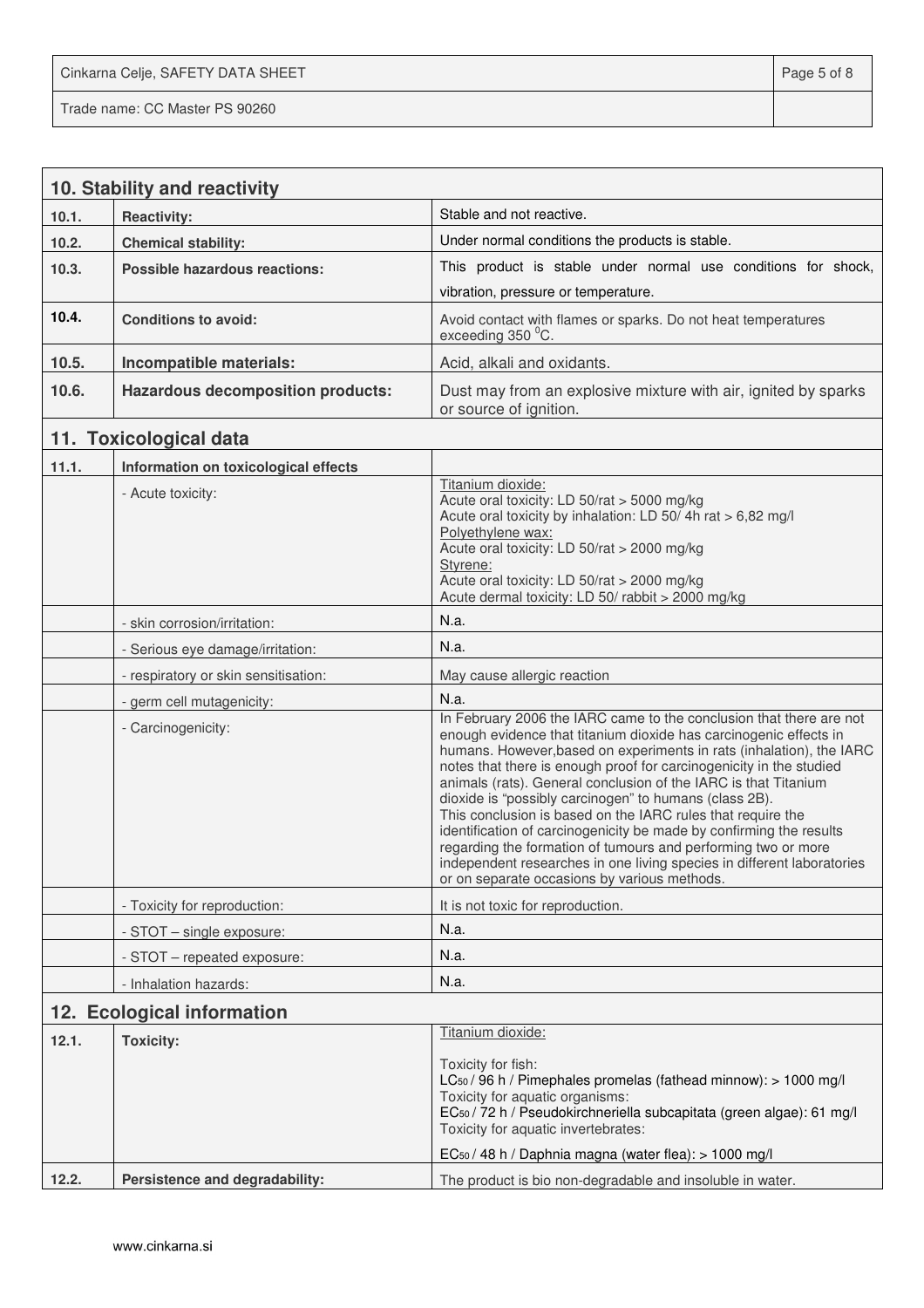Cinkarna Celje, SAFETY DATA SHEET **Page 6 of 8** and 2011 12 and 2012 12 and 2012 12 and 2012 12 and 2012 12 and 201 Trade name: CC Master PS 90260

| 12.3.  | <b>Accumulation in organisms:</b>                                                                                                                                                                          | The product does not accumulate in organisms.                                                                                                                                                                                                                           |
|--------|------------------------------------------------------------------------------------------------------------------------------------------------------------------------------------------------------------|-------------------------------------------------------------------------------------------------------------------------------------------------------------------------------------------------------------------------------------------------------------------------|
| 12.4.  | <b>Mobility in soil:</b>                                                                                                                                                                                   | N.a.                                                                                                                                                                                                                                                                    |
| 12.5.  | <b>PBT and vPvB assessment results:</b>                                                                                                                                                                    | Unclassified substance PBT/ Unclassified substance vPvB.                                                                                                                                                                                                                |
| 12.6.  | Other adversative effects:                                                                                                                                                                                 | Do not allow product to reach ground water, water bodies or sewage<br>system.                                                                                                                                                                                           |
|        | 13. Disposal considerations                                                                                                                                                                                |                                                                                                                                                                                                                                                                         |
| 13.1.  | <b>Waste treatment methods:</b>                                                                                                                                                                            | Remove in accordance with local regulations                                                                                                                                                                                                                             |
|        |                                                                                                                                                                                                            | Classification No. 07 02 13waste plastic                                                                                                                                                                                                                                |
|        | 14. Transport information                                                                                                                                                                                  |                                                                                                                                                                                                                                                                         |
|        | ADR, RID, AND, IMDG, ICAO-TI/IATA-DGR                                                                                                                                                                      |                                                                                                                                                                                                                                                                         |
| 14.1.  | <b>UN</b> number:                                                                                                                                                                                          |                                                                                                                                                                                                                                                                         |
| 14.2.  | UN proper shipping (technical name if<br>required):                                                                                                                                                        |                                                                                                                                                                                                                                                                         |
| 14.3   | <b>Transport hazard class:</b>                                                                                                                                                                             |                                                                                                                                                                                                                                                                         |
| 14.4.  | Packaging group:                                                                                                                                                                                           |                                                                                                                                                                                                                                                                         |
| 14.5.  | <b>Hazard to environment:</b>                                                                                                                                                                              |                                                                                                                                                                                                                                                                         |
| 14.6.  | Special precautions for user:                                                                                                                                                                              |                                                                                                                                                                                                                                                                         |
| 14.7.  | Bulk transport by MARPOL 73/78 Annex II<br>and IBC Code:                                                                                                                                                   |                                                                                                                                                                                                                                                                         |
| 14.8.  | Tunnel code:                                                                                                                                                                                               |                                                                                                                                                                                                                                                                         |
| 14.9.  | <b>Classification code:</b>                                                                                                                                                                                |                                                                                                                                                                                                                                                                         |
| 14.10. | <b>Hazard label:</b>                                                                                                                                                                                       |                                                                                                                                                                                                                                                                         |
|        | 15. Regulatory information                                                                                                                                                                                 |                                                                                                                                                                                                                                                                         |
| 15.1.  | Rules and regulations regarding health,<br>safety, and environmental hazard specific to<br>the substance or mixture:                                                                                       | Law of chemicals and regulation of classification, packaging and<br>labelling of hazard material and preparation.                                                                                                                                                       |
| 15.2.  | <b>Chemical safety assessment:</b>                                                                                                                                                                         | Chemical safety assessment was not made.                                                                                                                                                                                                                                |
|        | 16. Other information                                                                                                                                                                                      |                                                                                                                                                                                                                                                                         |
|        | Amendments made in the revised edition:                                                                                                                                                                    |                                                                                                                                                                                                                                                                         |
|        | List of relevant R phrases, hazard statements,<br>safety phrases and/or precautionary statements.<br>Write out the full text of any statement which are<br>not written out in full under Sections 2 to 15: |                                                                                                                                                                                                                                                                         |
|        | Training of personnel:                                                                                                                                                                                     | In accordance with technical instruction.                                                                                                                                                                                                                               |
|        | Sources:                                                                                                                                                                                                   | The data given here are based on current knowledge and experience.<br>The purpose of this Material Safety Data Sheet is to describe the<br>product in terms of its safety requirements. The data do not signify<br>any warranty with regard to the products properties. |
|        |                                                                                                                                                                                                            | Chemicals Act (Zkem-UPB1) Official Gazette of RS No.<br>110/2003, as amended (Official Gazette of RS, No. 16/2008 9/<br>$2011$ ).                                                                                                                                       |
|        |                                                                                                                                                                                                            | Act on occupational safety and health (ZVZD-1) Official Gazette                                                                                                                                                                                                         |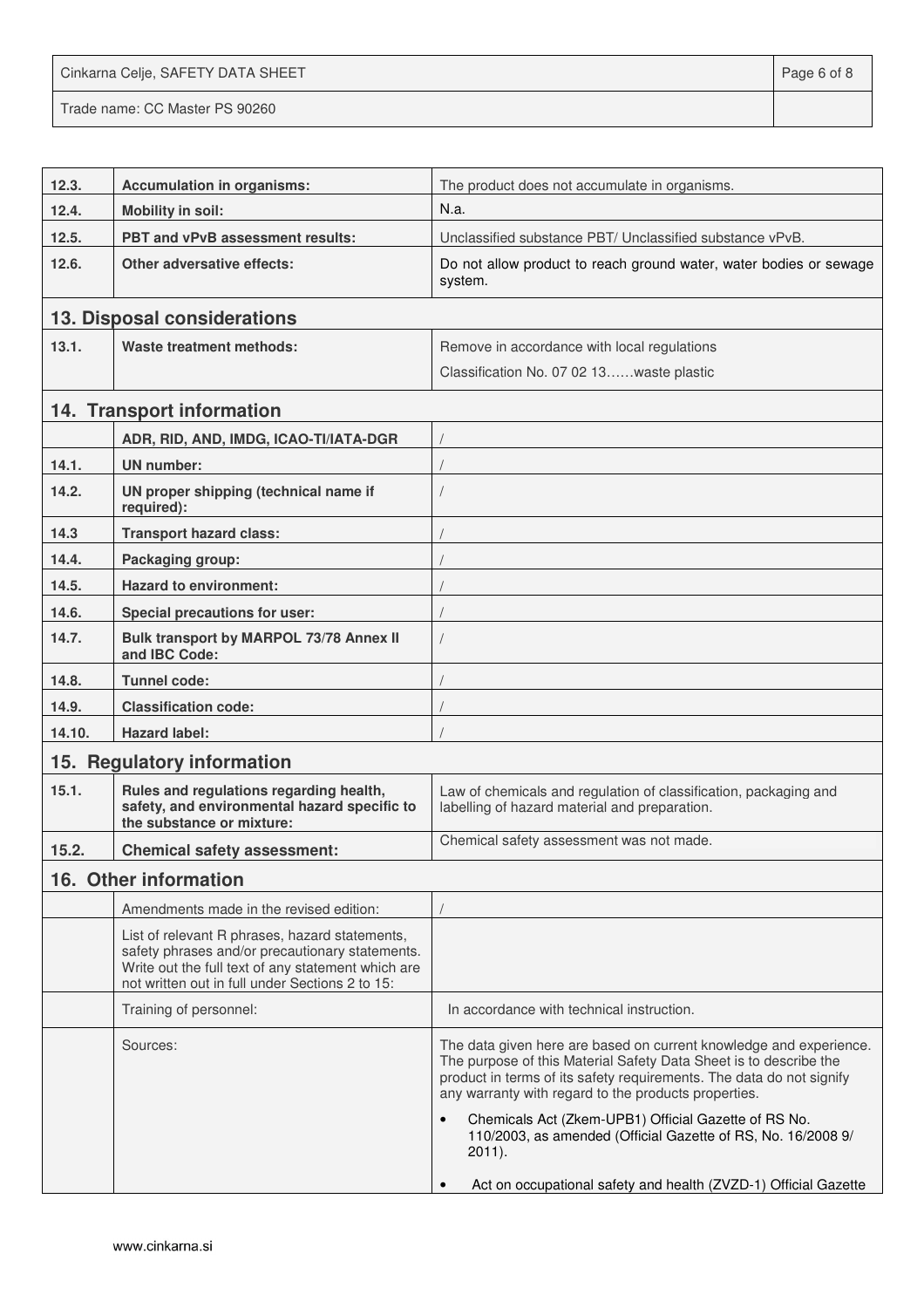| Cinkarna Celje, SAFETY DATA SHEET | Page 7 of 8 |
|-----------------------------------|-------------|
| Trade name: CC Master PS 90260    |             |

|  |                                              |                        |               | of RS, No. 43/2011.                                                                                                                                                                                                                                                                                                                                                                                                                                                                                                                                                                                                                                                                                                                                                                                                                                                                                  |
|--|----------------------------------------------|------------------------|---------------|------------------------------------------------------------------------------------------------------------------------------------------------------------------------------------------------------------------------------------------------------------------------------------------------------------------------------------------------------------------------------------------------------------------------------------------------------------------------------------------------------------------------------------------------------------------------------------------------------------------------------------------------------------------------------------------------------------------------------------------------------------------------------------------------------------------------------------------------------------------------------------------------------|
|  |                                              | $\bullet$              | 102/2010).    | Rules on the protection of workers from risks related to chemical<br>agents at work (Official Gazette of RS, No. 100/2001, as<br>amended (Official Gazette of RS, No. 39/2005, 53/2007,                                                                                                                                                                                                                                                                                                                                                                                                                                                                                                                                                                                                                                                                                                              |
|  |                                              | $\bullet$              |               | Regulation on the classification, packaging and labeling of<br>dangerous preparations (Official Gazette of RS No. 67/2005, as<br>amended (Official Gazette of RS, no. 137/2006, 70/2008 and<br>88/2008, 126/2008, 81/2009).                                                                                                                                                                                                                                                                                                                                                                                                                                                                                                                                                                                                                                                                          |
|  |                                              |                        |               | Rules on reporting (Official Gazette of RS, No. 35/2011), as<br>amended (Official Gazette RS, No. 49/2013).                                                                                                                                                                                                                                                                                                                                                                                                                                                                                                                                                                                                                                                                                                                                                                                          |
|  |                                              | $\bullet$              |               | Regulation on the management of packaging and packaging<br>waste (Official Gazette RS, no. 84/2006).                                                                                                                                                                                                                                                                                                                                                                                                                                                                                                                                                                                                                                                                                                                                                                                                 |
|  |                                              | $\bullet$              | 34/2008).     | Ordinance on Waste Management (Official Gazette of RS, No.                                                                                                                                                                                                                                                                                                                                                                                                                                                                                                                                                                                                                                                                                                                                                                                                                                           |
|  |                                              | $\bullet$<br>$\bullet$ |               | Regulation (EC) no. 1907/2006 of the European Parliament and<br>of the Council concerning the Registration, Evaluation,<br>Authorisation and Restriction of Chemicals (REACH),<br>establishing a European Chemicals Agency, amending Directive<br>1999/45/EC and repealing Council Regulation (EEC) No. 793/93<br>and Commission Regulation (EC) no. 1488/94 and Council<br>Directive 76/769/EEC and Commission Directives 91/155/EEC,<br>93/67/EEC, 93/105/EEC and 2000/21/EC, as amended (OJ EU<br>No. 453 /2010, 348/2013).<br>Regulation (EC) no. 1272/2008 of the European Parliament and<br>of the Council on classification, labeling and packaging of<br>substances and mixtures, amending and repealing Directives<br>67/548/EEC, 1999/45 / EC and amending Regulation (EC) no.<br>1907/2006, as amended (Official Gazette of RS, No. 790/2009<br>286/2011, 618/2012, 0487/2013, 758/2013). |
|  |                                              | $\bullet$              |               | Publication of titles and references of harmonised standards<br>under Union harmonisation legislation (2013/C 186/01).                                                                                                                                                                                                                                                                                                                                                                                                                                                                                                                                                                                                                                                                                                                                                                               |
|  | A key or legend to abbreviation and acronyms | ADI-                   |               | Acceptable Daily Intake                                                                                                                                                                                                                                                                                                                                                                                                                                                                                                                                                                                                                                                                                                                                                                                                                                                                              |
|  | used in the safety data sheet:               | ADN -                  |               | European Agreement concerning the International                                                                                                                                                                                                                                                                                                                                                                                                                                                                                                                                                                                                                                                                                                                                                                                                                                                      |
|  |                                              |                        |               | Carriage of Dangerous Goods by Inland Waterways                                                                                                                                                                                                                                                                                                                                                                                                                                                                                                                                                                                                                                                                                                                                                                                                                                                      |
|  |                                              | CLP-                   |               | Regulation (EC) No 1272/2008 on classification,                                                                                                                                                                                                                                                                                                                                                                                                                                                                                                                                                                                                                                                                                                                                                                                                                                                      |
|  |                                              |                        |               | packaging and labelling of substances and mixtures                                                                                                                                                                                                                                                                                                                                                                                                                                                                                                                                                                                                                                                                                                                                                                                                                                                   |
|  |                                              |                        | PNEC -        | <b>Predicted No Effect Concentration</b>                                                                                                                                                                                                                                                                                                                                                                                                                                                                                                                                                                                                                                                                                                                                                                                                                                                             |
|  |                                              |                        | DNEL -        | Derived No Effect Level                                                                                                                                                                                                                                                                                                                                                                                                                                                                                                                                                                                                                                                                                                                                                                                                                                                                              |
|  |                                              |                        | STOT-         | Specific target organ toxicity                                                                                                                                                                                                                                                                                                                                                                                                                                                                                                                                                                                                                                                                                                                                                                                                                                                                       |
|  |                                              | ADR -                  |               | European Agreement concerning the International                                                                                                                                                                                                                                                                                                                                                                                                                                                                                                                                                                                                                                                                                                                                                                                                                                                      |
|  |                                              |                        |               | Carriage of Dangerous Goods by Road                                                                                                                                                                                                                                                                                                                                                                                                                                                                                                                                                                                                                                                                                                                                                                                                                                                                  |
|  |                                              | CAS -                  |               | <b>Chemical Abstract Services</b>                                                                                                                                                                                                                                                                                                                                                                                                                                                                                                                                                                                                                                                                                                                                                                                                                                                                    |
|  |                                              |                        | EINECS -      | European Inventory of Existing Commercial Chemical                                                                                                                                                                                                                                                                                                                                                                                                                                                                                                                                                                                                                                                                                                                                                                                                                                                   |
|  |                                              | GHS-                   |               | Substances<br>Globally Harmonised System of Classification and<br>Labelling of Chemicals                                                                                                                                                                                                                                                                                                                                                                                                                                                                                                                                                                                                                                                                                                                                                                                                             |
|  |                                              |                        | <b>REACH-</b> | Registration, Evaluation, Authorisation and Restriction of                                                                                                                                                                                                                                                                                                                                                                                                                                                                                                                                                                                                                                                                                                                                                                                                                                           |